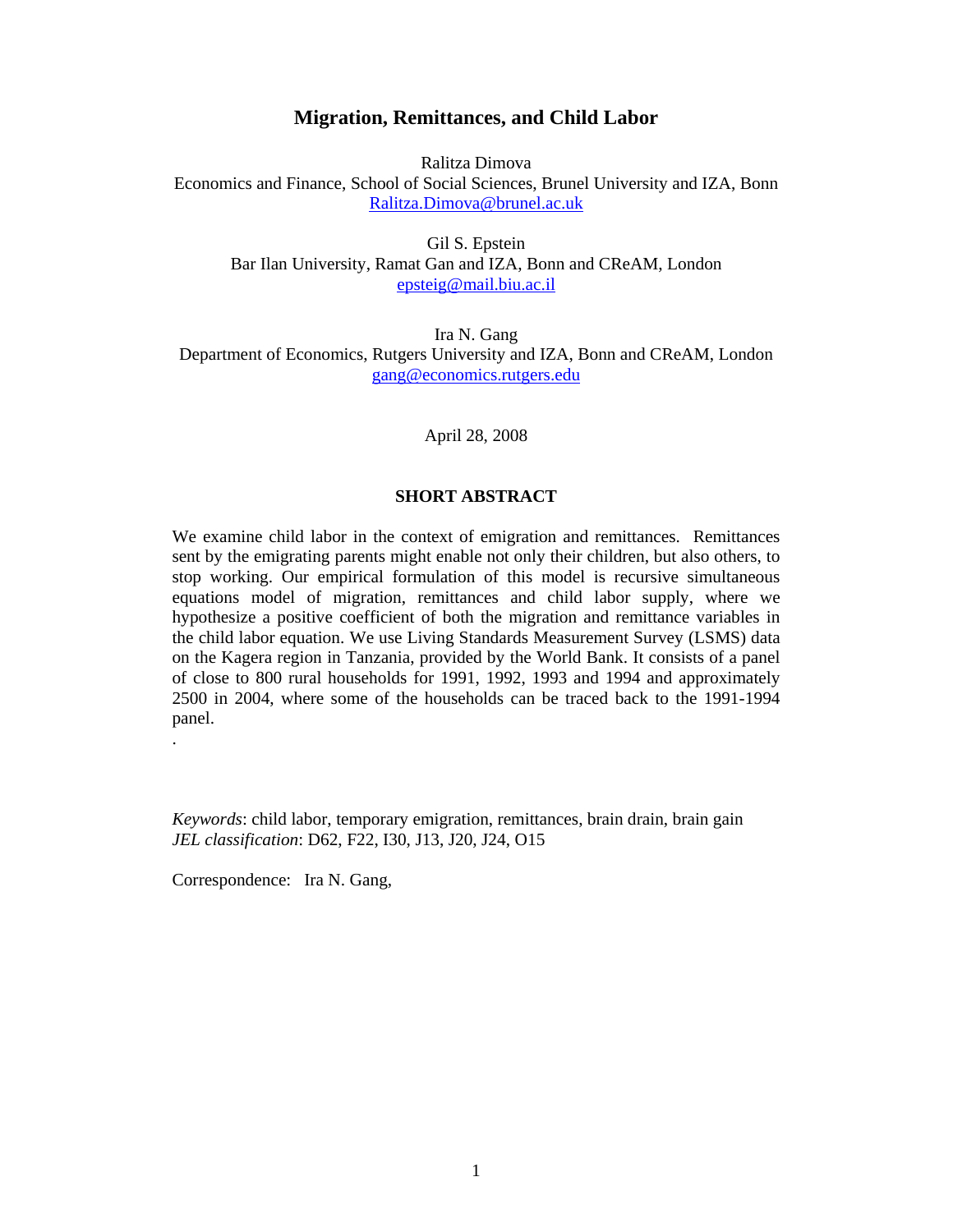#### **Migration, Remittances, and Child Labor**

#### **Background**

According to the International Labor Organization (ILO), about 250 million children between the ages of 5 and 14 are working in developing countries. Out of that 250 million, at least 120 million work full time. Sixty-one percent are in Asia, 32% in Africa, and 7% in Latin America. The literature explaining child labor in developing countries and its negative impact on human capital accumulation and child health has centred around issues such as (i) poverty and the need of child labor resources to meet subsistence expenditures (Basu and Van, 1998; Basu, 1999), (ii) poverty combined with the absence of credit markets (Ranjan, 1999, 2001), and (iii) poverty combined with low ability children or low returns to education (Bacolod and Ranjan, 2006). The policy proposals emanating from this literature have included banning child labor or the import of products made by child labor, improving credit markets, imposing minimum wage restrictions or providing income support to households. No single traditional approach has managed to provide a tangible solution to the problem.

 Recent research has extended the stylized gamut of explanations and policy recommendations in innovative directions. In a model of migration, remittances and child labor, Epstein and Kahana (2007) argue that the reduction of the amount of labor available in the aftermath of migration and the remittances sent by emigrating parents may enable not only the children, but also other family members to stop working. The wage increase emanating from the fall in labor supply may then make it possible for parents to withdraw their children from the labor force. Even though in a multiple-equilibria situation, wages decrease upon return of the migrants, they are still sufficiently high to avoid child labor.

 In the context of functioning labor markets, the results from this model, provide a powerful new solution to the child labor problem by encouraging temporary migration of adult family members. Moreover, its innate measurability may help address an important deficit in the argument for the brain gain as significantly offsetting the brain drain – the existence of substantial measurable evidence. However, there is evidence suggesting that the majority of working children in Africa are employed on the farm, and missing or imperfect labor markets lead to child labor persistence even among the wealthiest land owners (Bhalotra and Heady, 2003; Bhalotra, 2003). In the context of a rural economy with few non-agricultural labor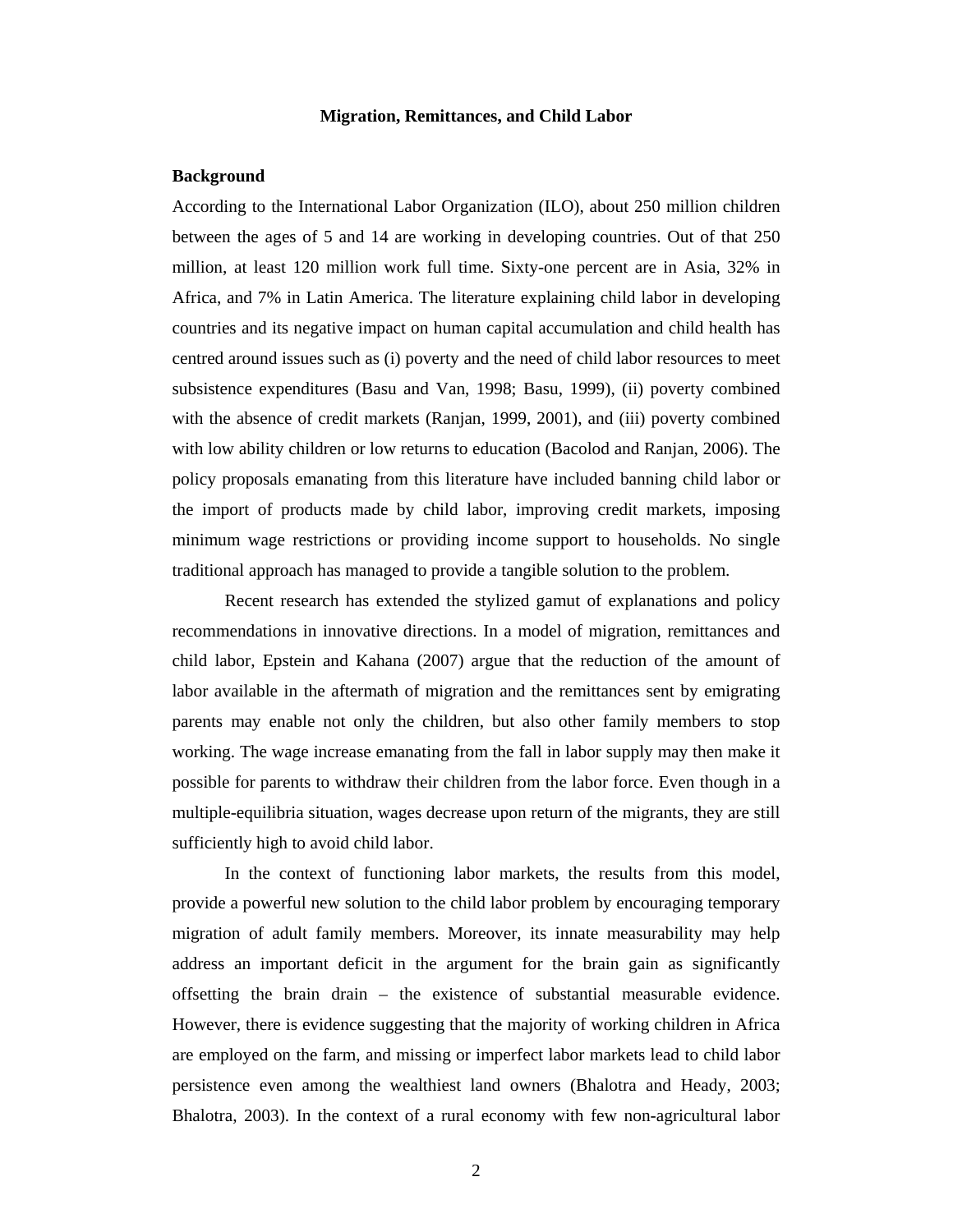opportunities and imperfect markets for hiring rural labor, one could therefore envisage a situation whereby the migration of adults in the family encourages child labor, while remittances may have a negative impact on child employment on the farm, with an overall unclear consequence to the child labor resolution problem.

 It is this ambiguity on which we focus. Specifically, we try to find out whether migration and remittances reduce the child labor supply even in a rural context. First, we highlight the assumptions and predictions of the theoretical framework based on the model of Epstein and Kahana (2007). Nest, we estimate the model parameters with the use of data from the Kagera region in Tanzania.

#### **Theoretical background**

Following Kaushik Basu (1999) and Epstein and Kahana (2008) we consider an overlapping generations model in which each person lives for two periods: in the first as a child, and in the second as an adult. At the start of the second period, each couple gives birth to two children. An adult always works no matter what the wages are. A child can either work or go to school (that is, acquire human capital).

Basu and Van (1998) and Epstein and Kahana (2008) assume that the household preference is given by the Stone–Geary utility function  $\int$ , if  $c < s$ ,  $(c - s)(1 - e)$  if  $(c, e)$ ⎭  $\left\{ \right\}$  $\mathbf{I}$  $\overline{a}$ ⎨  $\sqrt{2}$  $=\begin{cases} (c-s)(1-e) & \text{if } c \geq s \\ c-s, & \text{if } c < s \end{cases}$  $U(c, e) = \left\{ \begin{matrix} c & b \end{matrix} \right\}$ , where *U* is the utility of an individual, a child

works for a fraction  $e \in [0, 1]$  of the workday, *c* is the consumption of the household and  $s > 0$  is a parameter. Consumption is equally divided between the parents and the children.

Using such a framework, Epstein and Kahana (2008) show that there may be three equilibriums. The two extreme ones would be stable, while middle one would be unstable. In such a case if the adult wage is greater than a certain threshold only adults work, and if the wages are lower than a different threshold all children work. Otherwise there will be partial child labor. In this framework, Epstein and Kahana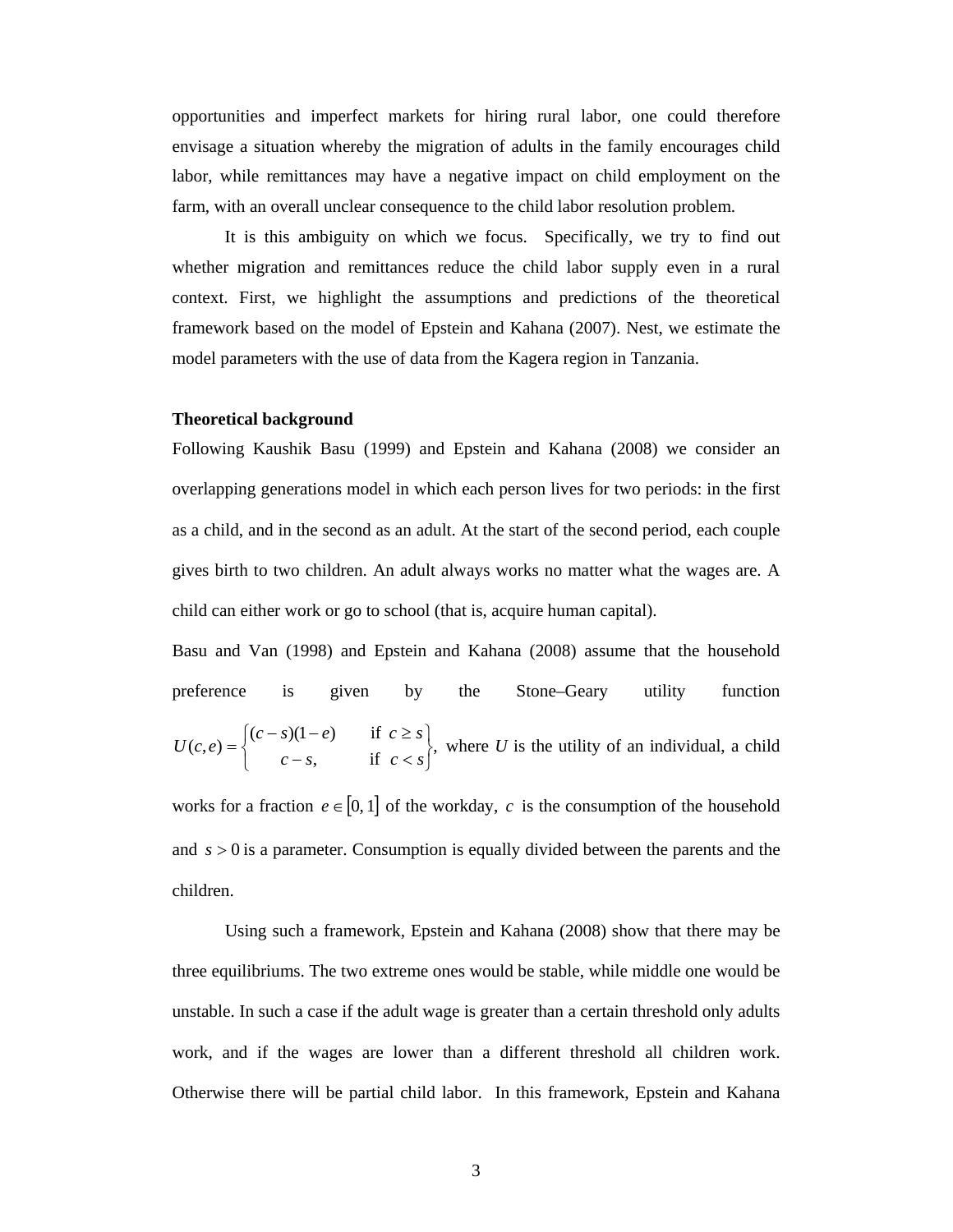(2008) show that a sizeable temporary emigration may remove, from the workforce, not only children of temporary emigrating workers, but all child laborers in the country**.** What they show is that temporary emigration (of one of the parents) results in a leftward shift in the labor supply. Assuming that the remittances sent by emigrating parents enable their children to stop working, each additional emigrant reduces the labor supply. Therefore, temporary emigration results in a decrease in the excess labor supply. The decrease in the excess labor supply needed in order to eliminate the bad equilibrium must be larger than a certain level. Emigration is temporary, and after a certain period of time the parents return to their families. Upon return, the labor supply curve will shift back to its original location, yet the economy will shift to a new, stable equilibrium without child labor. However, in this case upon return home the economy will move back to the initial child labor equilibrium. In order to prevent this, it is necessary that either *(a)* the parents do not return until the children grow up; or (*b)* a new wave of temporary emigrants substitutes for those who have returned. In any case, if the equilibrium, without child labor, can be sustained until the children grow up to be more productive worker-parents, which is equivalent to a reduction in the productivity of the new generation of children in terms of their parents then in this second generation child labor may be partially or even fully eliminated.

#### **Empirical model**

The preceding section indicated that both migration and remittances are important in shaping child labor supply by the household, hence child labor supply depends on migration and remittances. Our core equation is therefore:

[1] *Child labor* =  $\alpha_0 + \alpha_1 M$ *igration* +  $\alpha_2$  Remit tan *ces* +  $\alpha_3 Z_1 + \varepsilon$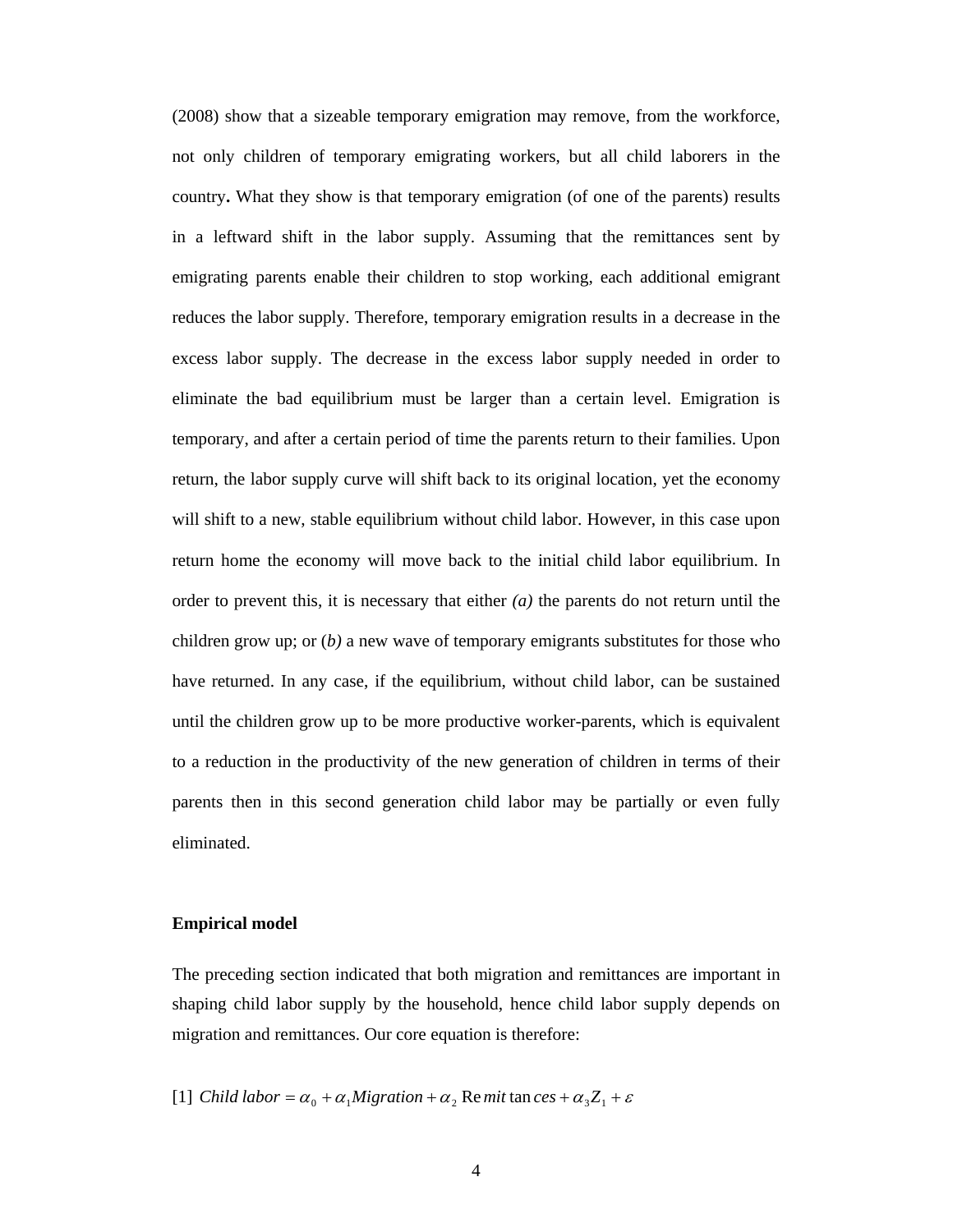The null hypothesis is that both migration and remittances have a negative impact on child labor supply ( $\alpha_1 < 0, \alpha_2 < 0$ ).

Remittances are produced by allocating household members to migration and given migration, are shaped by other household characteristics affecting the motivation and ability of migrants to remit:

[2] Re*mit* tan *ces* = 
$$
\beta_0
$$
 +  $\beta_1$ *Migration* +  $\beta_2 Z_2$  +  $\eta$ 

Migration is presented in reduced form as:

[3] *Migration* = 
$$
\gamma_0 + \gamma_1 Z_3 + v
$$

l

Equations 1-3 represent a recursive simultaneous equations system, where migration and remittances are clearly endogenous in the child labor equation (the household level characteristics which explain the probability of the household to be poor and/ or supply child labor are correlated with the ability of the household to produce migrants and the need to receive remittances)<sup>1</sup>.

The migration history of the community, namely the proportion of migrants in the community population and the education level of the most educated household member are used to identify equation 3, while the presence of a shock or disaster in the past 6 months is used to identify equation 2. In addition, we control for various head of household, household structure, wealth and other household and farm characteristics, which are fairly stylized in the child labor, migration and remittance literatures. The description of the variables used is provided in Table 1.

The stochastic terms are assumed to be normally and independently distributed with the variance  $\sigma_i^2$ . However, it is possible that there may be a cross-equation correlation due to the influence of the same exogenous shocks on all three dependent variables. Hence, we estimate the system with the use of iterative three-stage least squares.

 $1$  Using Housman-Wu test, the exogeneity of the migration and remittance variables in the child labor equation are rejected.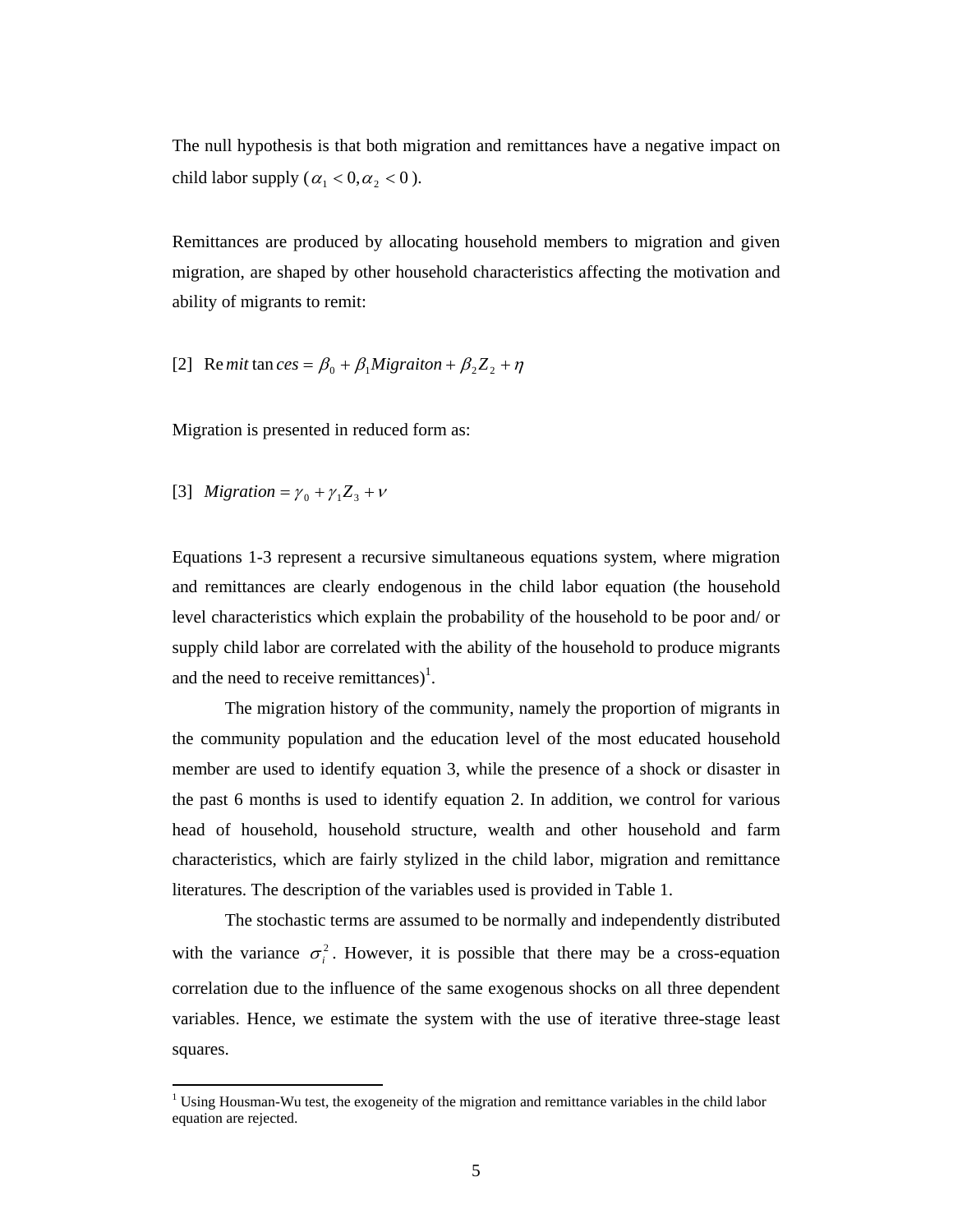#### **Data and descriptive statistics**

We use Living Standards Measurement Survey (LSMS) data on the Kagera region in Tanzania, provided by the World Bank. It consists of a panel of close to 800 rural households for 1991, 1992, 1993 and 1994 and approximately 2500 in 2004, where some of the households can be traced back to the 1991-1994 panel. Unfortunately, it is rather difficult to create satisfactory individual migration variables in the 2004 data set, so most of our analysis is restricted to the data on migration, remittances and child labor included in the latest cross-section of the 1991-1994 panel.

 A preliminary examination of the data indicates that more than 99% of the households can be identified as "farm" households, i.e. households whose primary mode of subsistence is agriculture. In 65% of the households at least one family member migrated between 1991 and 1994, and approximately 85% of the households of migrants receive remittances. In approximately half of the households, children of age 5-15 work at least occasionally on the farm, while less than 1% of the children are employed outside of the family farm. These characteristics of the sample make it ideal for the test of our hypotheses.

 In Table 2 we provide some descriptive statistics for the sample. Columns 1 and 2 compare the sample of households that supply child labor with the sample of households that do not supply child labor, Columns 3 and 4 compare households who received remittances with households who did not receive remittances, and Columns 5 and 6 compare households from which at least one member has migrated during the reference period.

The descriptive statistics indicate that the probability of the household to not supply labor increases with both the number of migrants and the total amount of remittances received. In addition, we see that the presence of children of both sexes in both the less than 10 and 10-15 age groups increases the supply of child labor, while the presence of both adults of working age and elderly people in the household decreases it. At the same time, the presence of hired labor on the farm is small and there is no significant difference in the average number of hired workers in farms supplying child labor and farms not supplying child labor. Furthermore, as expected, larger families are more likely to supply child labor.

 The statistics also indicates that larger land (shambas owned) and farm capital (Farm assets) availability increase the probability of child labor, an observation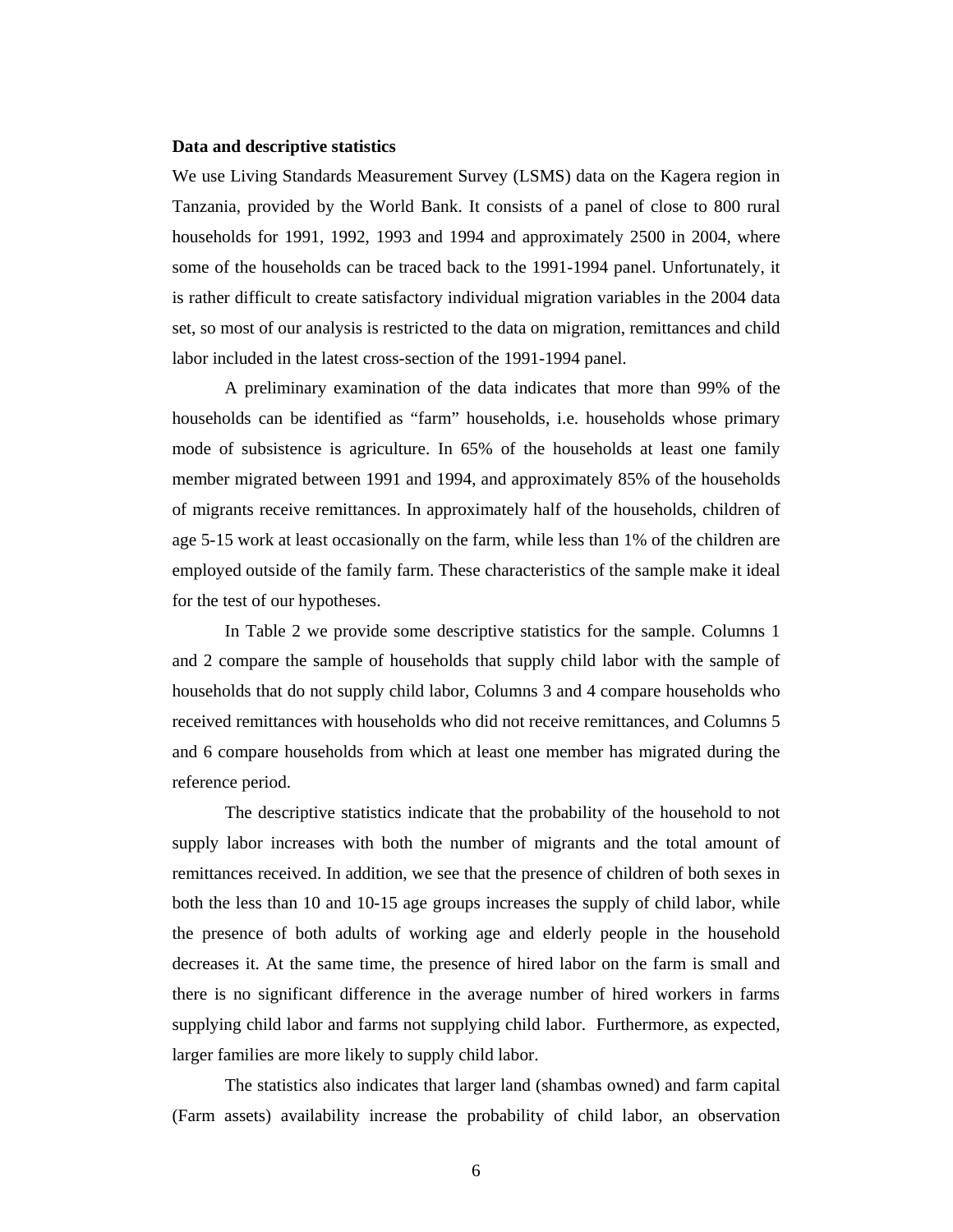consistent with the literature on rural child labor (Bhalotra and Heady, 2003; Bhalotra, 2003). At the same time, the average value of non-farm assets is positively correlated with the absence of child labor and higher non-farm labor opportunities (e.g. the presence of a family business) decrease the chances of child labor supply.

 Looking at the characteristics of households who produce migrants and receive remittances, we see that both of these characteristics are associated with higher levels of human and physical capital of the household. For instance, we see that the higher level of education and age of the head of household increase the probability of migration and receipt of remittances. Furthermore, the larger family wealth in terms of both land and non-farm assets, as well as the ownership of either trade or business increase the probability of migration and the receipt of remittances. Finally, as expected larger household sizes are associated with higher levels of migration and remittances.

#### **Empirical results**

Table 3 highlights the results from our empirical analysis. In column 1 we report the results from the OLS child labor regressions, treating migration and remittances as exogenous, while column 3-5 report the results from the 3SLS model for the child labor, remittance and migrants equations, respectively.

 We see that in both models, the signs of both the remittance and migration variables are negative and significant, indicating a support for our predictions that both migration and remittances decrease the supply of child labor by the household. The results also indicate that the households of better educated and younger heads of household are more likely to experience migration. At the same time the coefficient of the maximum education variable is negative and significant, possibly due to the fact that the better educated marginal migrants in the family are able to grab superior opportunities outside of home thus decreasing the need of further migration from the household. In addition, the ownership of either land or business decrease the production of migrants by the household.

 When looking at the characteristics of households receiving remittances, it appears that better off households are more likely to receive remittances, possibly on account of the better opportunity of donors with similar characteristics to assist them. In particular, we observe a positive coefficient of the durable asset variable and a negative coefficient of the number of dependents variables. Similarly, the presence of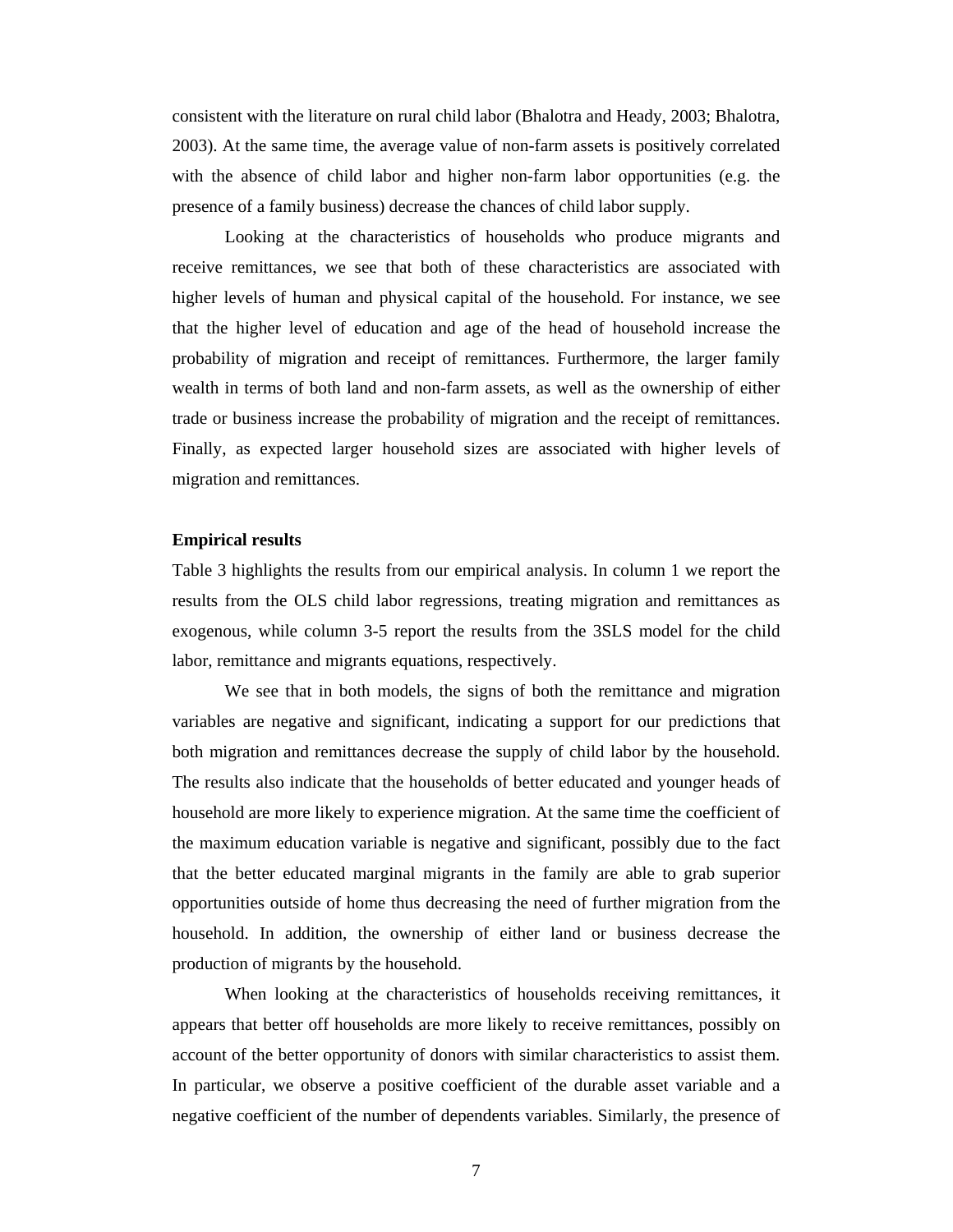a disaster in the village decreases the value of the remittances received by the household. However, the ownership of a business has a negative impact on the amount of remittances received, possibly on account of the better ability of business owners, compared to farmers to take care of their needs.

 Finally, looking at the results on child labor in the 3SLS model, we see that higher level of education of the head of household decreases the supply of child labor. The presence of non-farm business decreases the supply of child labor as well. Interestingly, the higher value of durable assets increases the child labor supply. This observation is consistent with the previously cited finding that wealthier farm households in developing countries experience higher levels of child labor supply. Finally, the presence of children of both sexes in the age groups 10-15 increase the supply of child labor, while the presence of elderly females decrease it.

 With several exceptions, the 3SLS results are broadly consistent with the OLS results. Since the 3SLS model is more appropriate in our case, we concentrate on interpreting only the results from the 3SLS model.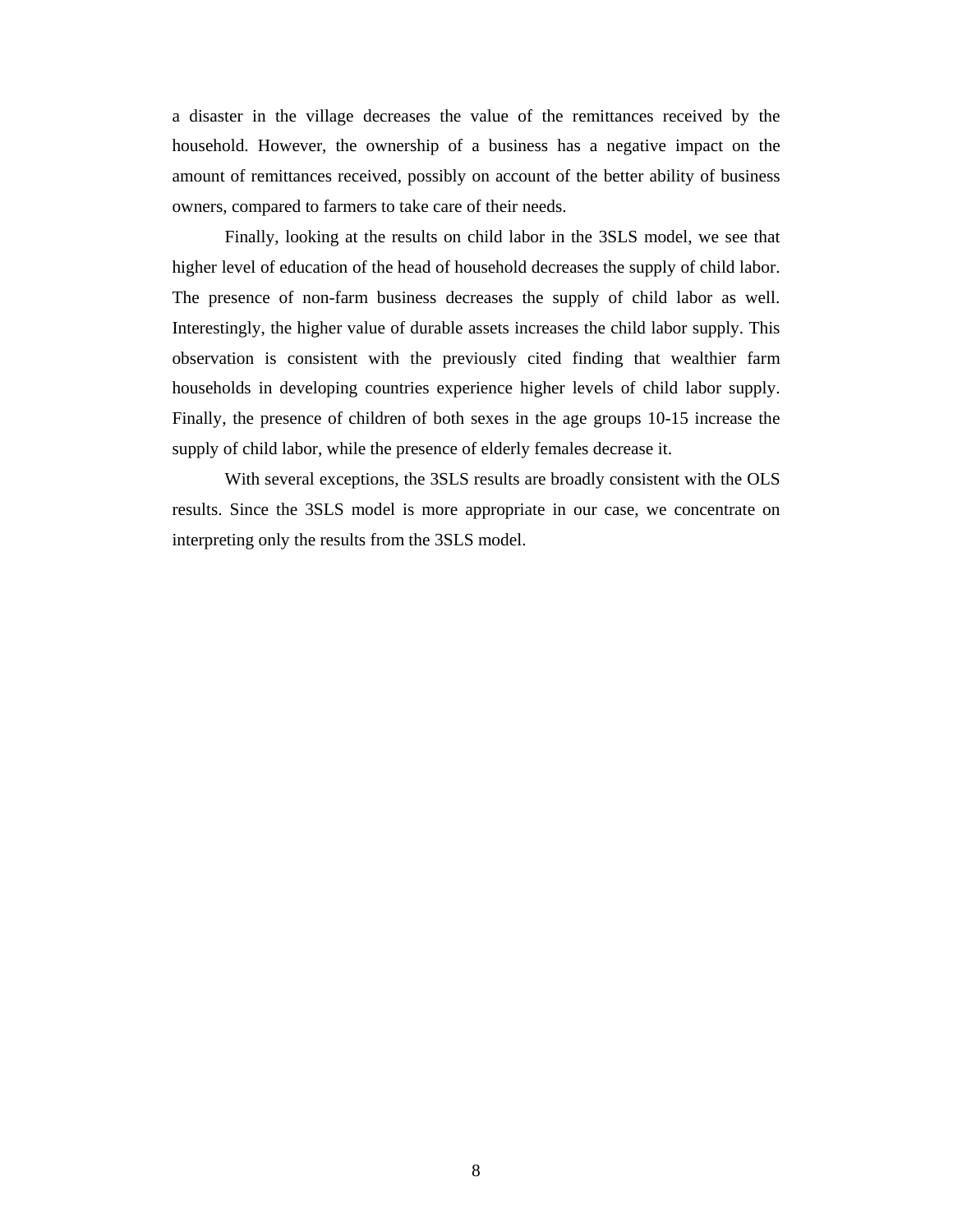| <b>Variable</b> | <b>Description</b>                                                           |
|-----------------|------------------------------------------------------------------------------|
| Child labor     | The weekly labor supply of children of less than 15 years of age             |
| Remittances     | Total value of gifts received by the household during the preceding 6 months |
| Migrants        | Total number of household members who migrated during 1991-1994              |
| Pfage10         | Proportion of females of less than 10 years of age                           |
| Pmage10         | Proportion of males of less than 10 years of age                             |
| Pfage15         | Proportion of females of 10-15 years of age                                  |
| Pmage15         | Proportion of males of 10-15                                                 |
| Pfage59         | Proportion of females 16-59 years of age                                     |
| Pfage60         | Proportion of females of 60 and more years of age                            |
| Pmage60         | Proportion of males of 60 and more years of age                              |
| Headedu         | Dummy=1 if the head of household has any post primary education              |
| Headage         | Age of the head of household                                                 |
| Hhsize          | Household size                                                               |
| Shambown        | Number of shambas owned by the household                                     |
| Durval          | Total present resale value of durables                                       |
| Fasset          | Total present resale value of farm assets                                    |
| Hiredlabor      | Dummy=1 if the household hired any laborers                                  |
| Usedfertil      | Dummy=1 if the household used any fertilizer during the planting season      |
| Trade           | Dummy=1 if the household owns a trade                                        |
| <b>Business</b> | Dummy=1 if the household owns a business                                     |
| Pchild          | Proportion of children in the household                                      |
| Pelder          | Proportion of elderly in the household                                       |
| Disaster        | Dummy=1 if the community underwent a shock in the past 6 months              |
| Propdep         | Proportion of community members who outmigrated in the past 4 years          |
| Maxed           | Education level of the most educated household member                        |

# **Table 1: Description of the variables used**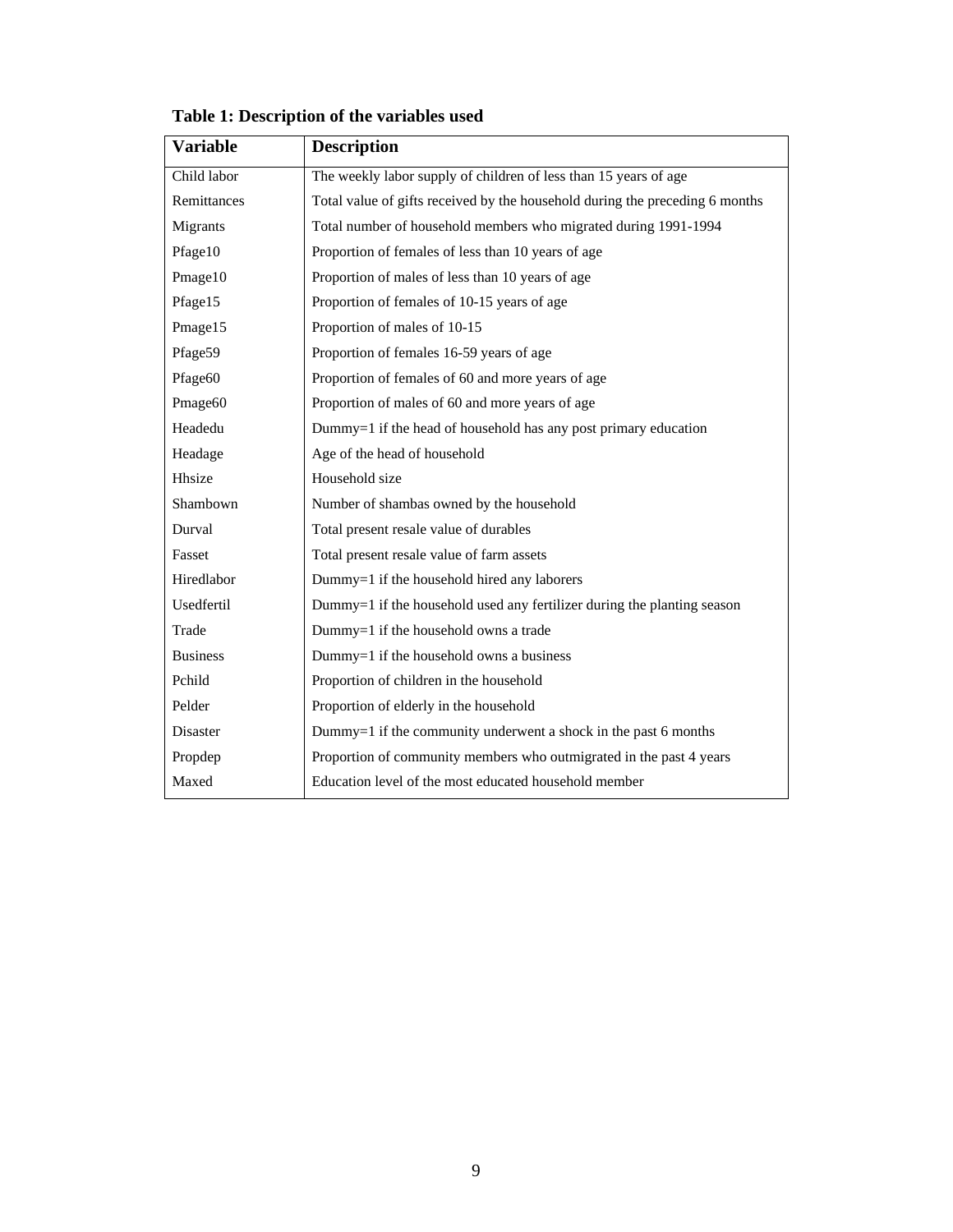| Variable            | $CHL=1$    | $CHL=0$         | $R=1$      | $R=0$      | $M=1$       | $M=0$      |
|---------------------|------------|-----------------|------------|------------|-------------|------------|
| Remittances/10000   | 2.22(8.39) | 4.83<br>(53.46) |            |            |             |            |
| Migrants            | 1.66(1.93) | 1.85(2.18)      | 1.72(1.91) | 1.95(2.71) |             |            |
| Pfage10             | 0.15(0.14) | 0.12(0.15)      |            |            |             |            |
| Pmage10             | 0.16(0.15) | 0.12(0.16)      |            |            |             |            |
| Pfage15             | 0.11(0.13) | 0.03(0.08)      |            |            |             |            |
| Pmage15             | 0.13(0.14) | 0.04(0.09)      |            |            |             |            |
| Pfage59             | 0.21(0.13) | 0.25(0.20)      |            |            |             |            |
| Pfage60             | 0.04(0.09) | 0.07(0.17)      |            |            |             |            |
| Pmage <sub>60</sub> | 0.03(0.07) | 0.08(0.19)      |            |            |             |            |
| Headedu             | 0.06(0.23) | 0.05(0.21)      | 0.06(0.24) | 0.01(0.09) | 0.06(0.24)  | 0.03(0.17) |
| Headage             |            |                 | 52.08      | 41.02      | 51.32       | 48.37      |
|                     |            |                 | (20.85)    | (26.54)    | (24.02)     | (18.16)    |
| Hhsize              | 9.08(4.10) | 6.57(3.96)      | 8.18(4.25) | 6.07(3.59) | 8.99 (4.31) | 5.66(3.01) |
| Shambown            | 2.48(1.74) | 1.87(1.60)      | 2.30(1.71) | 1.55(1.46) | 2.17(1.63)  | 2.20(1.82) |
| Durval/10000        | 0.09(0.42) | 0.20(2.69)      | 0.17(2.08) | 0.02(0.09) | 0.19(2.35)  | 0.05(0.13) |
| Fasset/10000        | 0.007      | 0.004           |            |            |             |            |
|                     | (0.20)     | (0.16)          |            |            |             |            |
| Hiredlabor          | 0.33(0.47) | 0.32(0.47)      |            |            |             |            |
| Usedfertil          | 0.02(0.13) | 0.02(0.13)      |            |            |             |            |
| Trade               | 0.09(0.29) | 0.09(0.28)      | 0.10(0.30) | 0.02(0.16) | 0.09(0.28)  | 0.09(0.29) |
| <b>Business</b>     | 0.42(0.49) | 0.37(0.48)      | 0.43(0.50) | 0.20(0.40) | 0.42(0.49)  | 0.34(0.48) |
| Pchild              |            |                 | 0.33(0.20) | 0.25(0.24) |             |            |
| Pelder              |            |                 | 0.27(0.23) | 0.46(0.37) |             |            |
| Disaster            |            |                 | 0.68(0.47) | 0.68(0.47) |             |            |
| Propdep             |            |                 |            |            | 0.00(0.01)  | 0.00(0.01) |
| Maxed               |            |                 |            |            | 1.03(0.52)  | 0.97(0.43) |
| N Observations      | 383        | 372             | 634        | 121        | 496         | 259        |

**Table 2: Descriptive statistics** 

Note: the values in brackets are standard deviations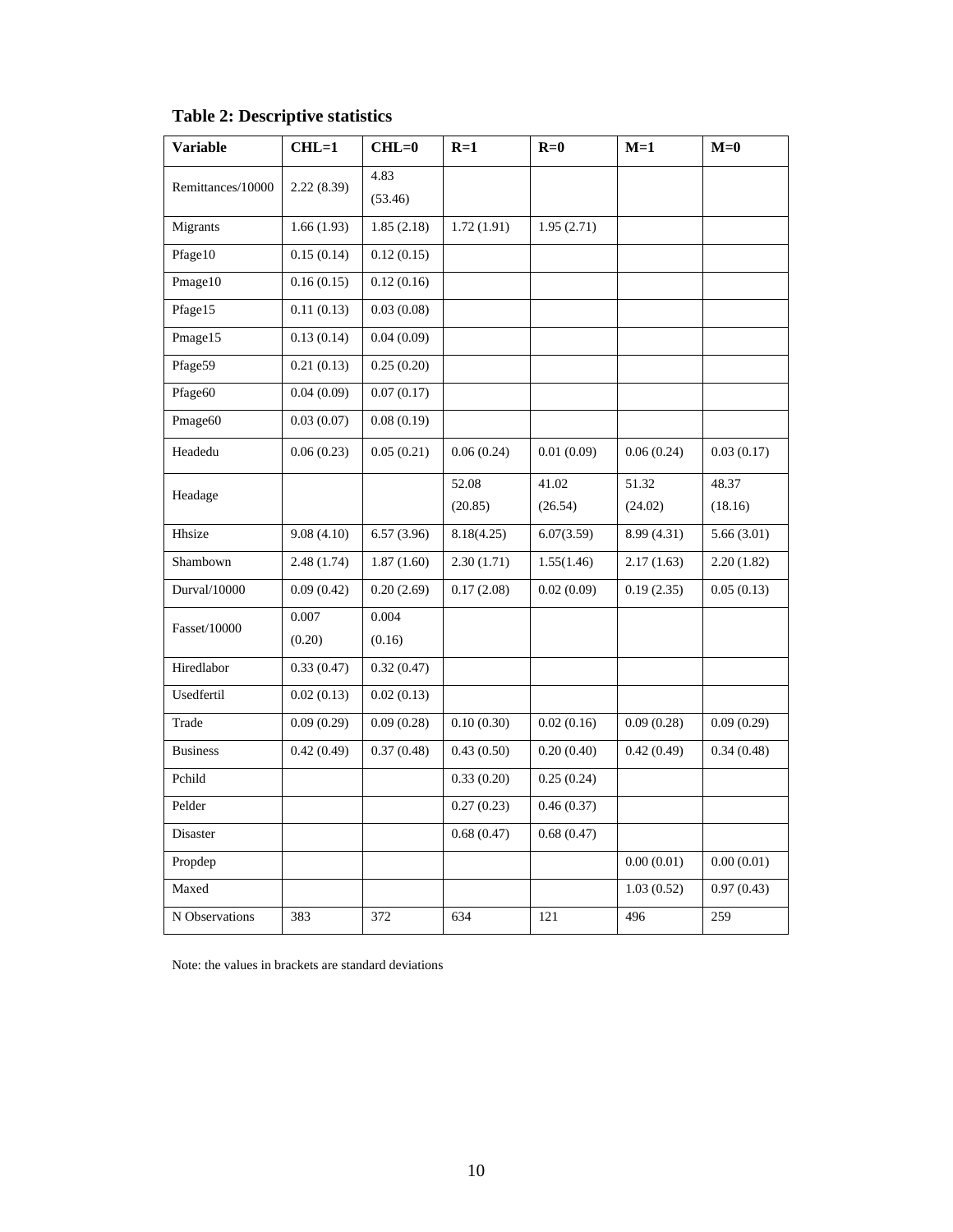# **Table 3: Regression results**

|                     | <b>Childlabor</b>        | <b>Childlabor</b>        | <b>Remittances</b>         | <b>Migrants</b>          |
|---------------------|--------------------------|--------------------------|----------------------------|--------------------------|
| Remittances         | $-0.0197*$<br>(0.0107)   |                          | $-0.4560***$<br>(0.1689)   |                          |
| Migrants            | $-0.9666***$<br>(0.2554) | $-1.9449***$<br>(0.4479) | 2.6220<br>(3.3909)         |                          |
| Pfage10             | 2.5614<br>(3.0095)       | $-4.4949$<br>(3.6255)    |                            |                          |
| Pmage10             | 7.2857**<br>(2.9055)     | $-1.3907$<br>(3.7686)    |                            |                          |
| Pfage15             | 21.5973***<br>(3.6889)   | 15.1526***<br>(4.2656)   |                            |                          |
| Pmage15             | 27.9411***<br>(3.3803)   | 24.0406***<br>(3.7124)   |                            |                          |
| Pfage59             | $-5.7137**$<br>(2.5986)  | $-1.1031$<br>(3.9510)    |                            |                          |
| Pfage60             | $-3.5186$<br>(3.0702)    | $-5.4616*$<br>(3.3201)   |                            |                          |
| Pmage <sub>60</sub> | $-1.3783$<br>(2.9153)    | $-3.1046$<br>(3.1082)    |                            |                          |
| Headedu             | $-4.7492***$<br>(1.7832) | $-4.7561**$<br>(2.2567)  | $-0.1633$<br>(6.1253)      | 0.9947***<br>(0.3249)    |
| Hhsize              | 0.8286***<br>(0.1419)    | 1.7921***<br>(0.3102)    | 0.8536<br>(1.1505)         | 0.3188***<br>(0.0162)    |
| Shambown            | $0.6357**$<br>(0.2527)   | 0.4526<br>(0.3402)       | 0.2802<br>(0.8386)         | $-0.1559***$<br>(0.0374) |
| Durval              | $-0.0052$<br>(0.0208)    | $0.1406**$<br>(0.0608)   | $0.3457***$<br>(0.0707)    | $-0.0020$<br>(0.0032)    |
| Fasset              | 0.1417<br>(0.2293)       | 0.7068<br>(0.5536)       |                            |                          |
| Hiredlabor          | 0.6947<br>(0.8774)       | 1.4490<br>(0.3102)       |                            |                          |
| Usedfertil          | 9.6463***<br>(3.0302)    | 8.7809***<br>(3.0790)    |                            |                          |
| Trade               | $-2.4942*$<br>(1.3836)   | $-4.2736**$<br>(1.8018)  | $-4.3655$<br>(4.7786)      | $-0.2677$<br>(0.2166)    |
| <b>Business</b>     | $-0.8601$<br>(0.8468)    | $-3.4477**$<br>(1.3489)  | $-5.8228**$<br>(2.8925)    | $-0.3058**$<br>(0.1292)  |
| Pchild              |                          |                          | $-26.5875***$<br>(10.1228) |                          |
| Pelder              |                          |                          | $-28.2384**$<br>(14.1711)  |                          |
| Headage             |                          |                          | 0.0376<br>(0.0661)         | $-0.0051*$<br>(0.0029)   |
| Disaster            |                          |                          | $-4.3406*$<br>(2.2810)     |                          |
| Propdep             |                          |                          |                            | $-5.7327$<br>(12.2091)   |
| Maxedu              |                          |                          |                            | $-0.6753***$<br>(0.1557) |
| Constant            | $-1.9236$<br>(1.4727)    | $-3.3170$<br>(2.1172)    | 11.9974*<br>(6.1684)       | $0.6523***$<br>(0.2028)  |
| N Obs.              | 755                      | 755                      | 755                        | 755                      |

Note: \*\*\*. \*\* and \* indicate significance at the 1%, 5% and 10% level, respectively. The numbers in brackets are standard errors.